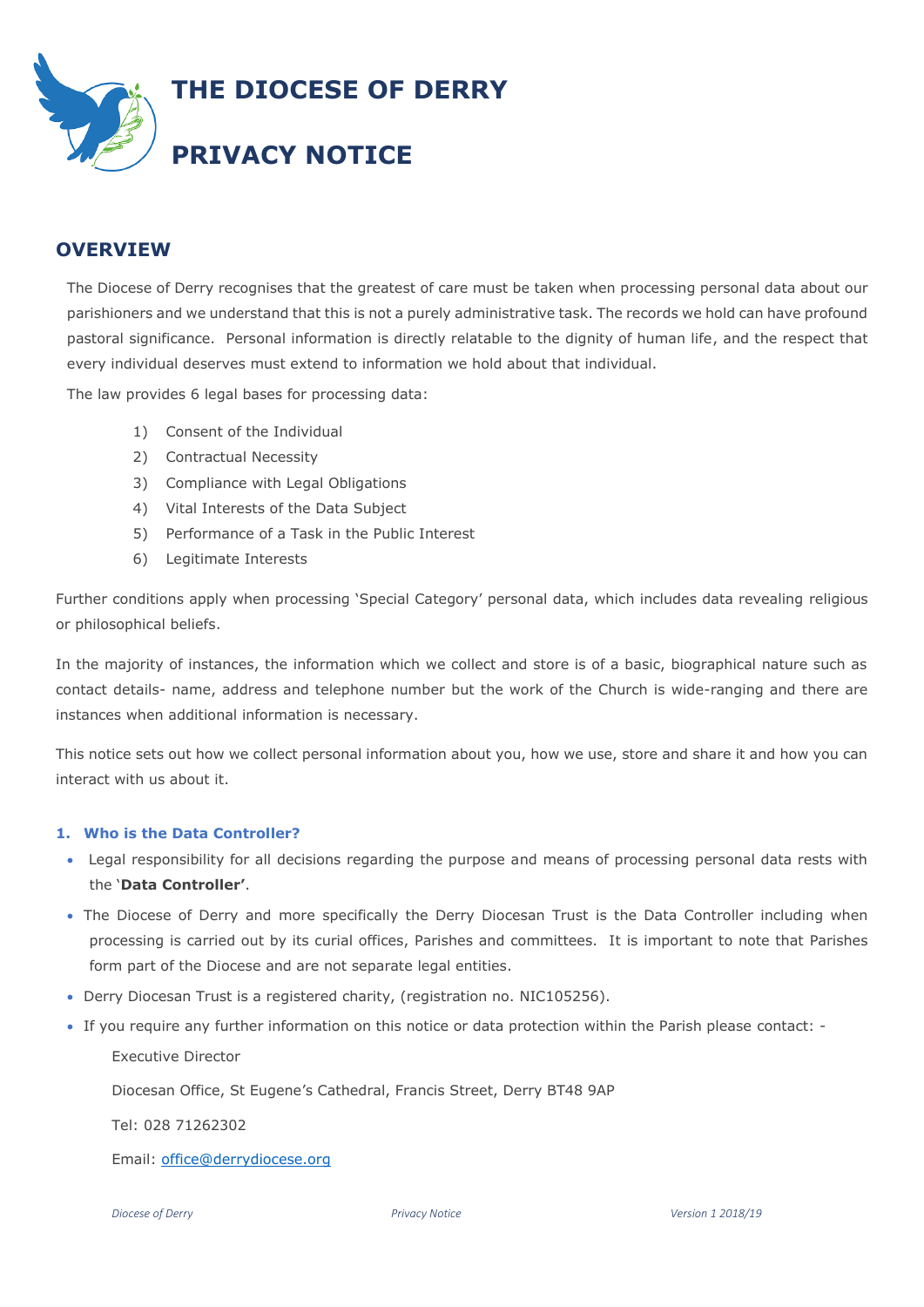# **2. Why is personal data processed?**

The work of the Parish Priest, parish staff, volunteers and clergy involves interacting with Parishioners on a daily basis. We have carefully considered the information that we hold and have sub-divided our processing activities by subject matter. The table below provides an overview of our processing activities and explains why processing is necessary.

| <b>Subject Matter</b>                                                                                            | <b>Examples</b>                                                                                                                                                                                                                                       | <b>Legal Basis for Processing</b>                                                                                                                                                                                                                                                                                                                                                                                                                                                        |
|------------------------------------------------------------------------------------------------------------------|-------------------------------------------------------------------------------------------------------------------------------------------------------------------------------------------------------------------------------------------------------|------------------------------------------------------------------------------------------------------------------------------------------------------------------------------------------------------------------------------------------------------------------------------------------------------------------------------------------------------------------------------------------------------------------------------------------------------------------------------------------|
| Sacramental<br>Records                                                                                           | Baptism, Marriage, First Holy<br>Communion & Confirmation Registers                                                                                                                                                                                   | When we collect personal data relating to the celebration<br>of a sacrament and maintain records on parish activities,<br>we do so in the legitimate interests of our Church and its<br>Collecting information pertaining to the<br>members.<br>celebration of our faith is an essential part of the fulfilment<br>of our spiritual and charitable purpose to advance the<br>Catholic religion.                                                                                          |
|                                                                                                                  |                                                                                                                                                                                                                                                       | We also process information in compliance with our legal<br>obligations and as part of a wider task in the public<br>interest, for example when officiating at a wedding.                                                                                                                                                                                                                                                                                                                |
| Records pertaining<br>to the celebration<br>and participation<br>in Mass, events,<br>pilgrimages and<br>services | List of Eucharistic Ministers, Readers,<br>Choir & Musicians, contact<br>information and requests relating to<br>visits to the housebound, information<br>for the Parish newsletter, audio and<br>visual recordings & photographs,<br>Death Registers | The congregation plays an integral role in all religious<br>services. It is important for us to be able to communicate<br>with you in relation to news about activities and events<br>taking place within the Church and local community<br>including seeking feedback and informing you of any<br>changes to our pastoral plans or ministry. Processing this<br>data is necessary to fulfil our legitimate interests as a<br>Church and to fulfil our spiritual and charitable purpose. |
| Pastoral Care,<br>Safeguarding,<br>Health & Safety                                                               | CCTV/webcam, Accident Log,<br>volunteer information, training<br>records, Access NI or National<br>Vetting Bureau<br>applications/clearance, record of<br>complaints                                                                                  | This information is of pivotal importance for legal and<br>pastoral reasons and is processed in accordance with our<br>legal obligations, our public tasks and our legitimate<br>interests in contributing to the advancement of our faith in<br>the local community.                                                                                                                                                                                                                    |
| Finance &<br>Governance<br>including<br>Fundraising &<br>Donations                                               | Gift Aid declarations, parish<br>envelopes, minutes of committee<br>meetings, tender documents, use of<br>facilities, parish draws                                                                                                                    | The Diocese is a registered charity and we are required to<br>hold information on finance and governance to comply with<br>our legal obligations under charity and tax law.                                                                                                                                                                                                                                                                                                              |
| General church<br>administration<br>including<br>information on our<br>employees                                 | Parish diary and telephone directory,<br>routine correspondence, visitation<br>papers, contracts, timesheets,<br>personnel files, miscellaneous<br>information obtained relating to the<br>operation of our website including<br>cookies              | This category of data is varied, and processing is based on<br>both contractual necessity and our legitimate interest in<br>achieving our charitable objects of advancing and<br>maintaining the Catholic religion.                                                                                                                                                                                                                                                                      |
| Statistical and<br>historical<br>information                                                                     | Parish census and surveys                                                                                                                                                                                                                             | Processing information of a wider statistical and historical<br>nature is consistent with the performance of a task in the<br>public interest.                                                                                                                                                                                                                                                                                                                                           |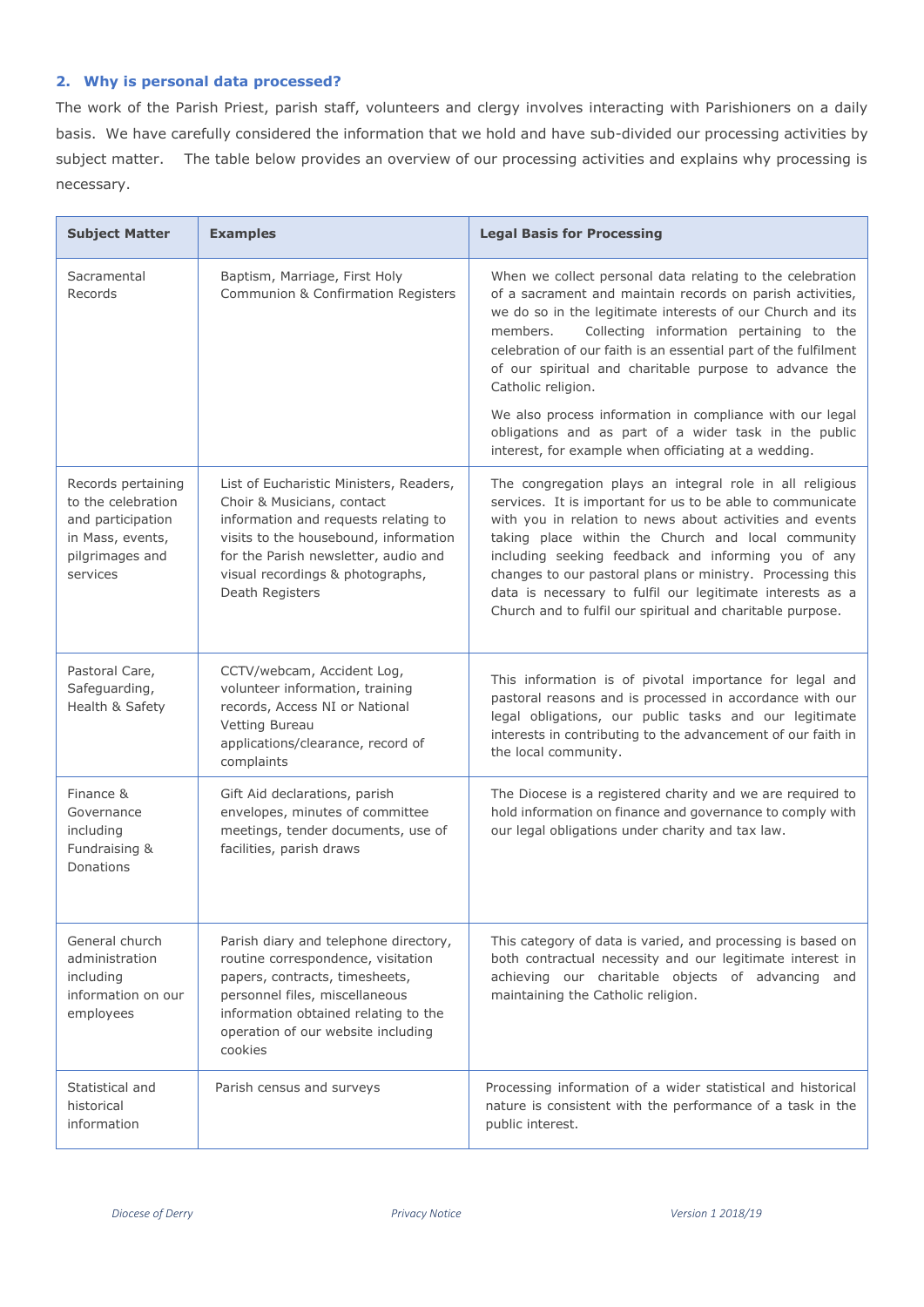#### **3. How is personal data collected?**

The majority of the personal data which we process is collected directly from you by completing forms or in other communications which may be verbally in person, in writing, by telephone or via the internet. On rare occasions, we will gather information from third parties including references or checks for safeguarding purposes.

Failure to provide us with information which is required to comply with a legal/statutory obligation may restrict our ability to administer a sacrament or engage in pastoral activities as well as your ability to volunteer or participate in services, events or activities.

#### **4. Who has access to your data?**

Your information can only be accessed by authorised personnel within the Parish and the Diocese.

None of your data is subject to any direct marketing, automated decision making or profiling.

#### **5. Do we share or transfer your data?**

The Diocese will only share your personal information with third parties if we believe it is necessary and consistent with our legitimate interests. Sometimes sharing information is necessary for pastoral reasons for example, if a school requires information to assist in preparation for the celebration of a sacrament. On other occasions, the Diocese will consult with third parties such as IT consultants to assist us in administrative tasks, or professional advisers to advise us on legal or technical matters. There are also instances when there will be a specific legal requirement to share information, for example in order to perform essential safeguarding tasks such as checks against criminal records from Access NI/National Vetting Bureau, liaison with the Police and other law enforcement agencies, insurers or tax, charity or immigration authorities.

If we share your data, we will ensure that satisfactory controls are in place to allow your information to be transmitted safely and will engage with third party service providers so that we can be satisfied that they comply with data protection laws.

In the ordinary course of our routine processing activities, your data will be processed within the Diocese and will not be transferred to countries outside the European Economic Area (EEA). However, if such action is necessary, for example, a parishioner is getting married outside the EEA or information is required by the Vatican, we will ensure that processing is carried out in accordance with government guidance and with an adequate level of protection for personal data.

## **6. How do we protect your data?**

The Diocese takes the security of your data seriously and has internal policies and controls in place to protect your information. The steps we take have been developed as part of a risk assessment and reflect our practical, 'common sense' and proactive approach to data protection such as making sure paper documents are securely locked away when not in use; using passwords and encryption when processing soft copies of documents, limiting record-keeping on portable electronic devices and removable storage, shredding documents when being disposed of and regularly monitoring our IT security systems.

## **7. Do any additional safeguards apply?**

Given the context in which processing occurs, it is inevitable that a high percentage of the data we process will either explicitly or implicitly include an individual's religion which is 'special category' data. When this is the case, processing will only occur if one of the following conditions is met, in addition to the stated legal basis: -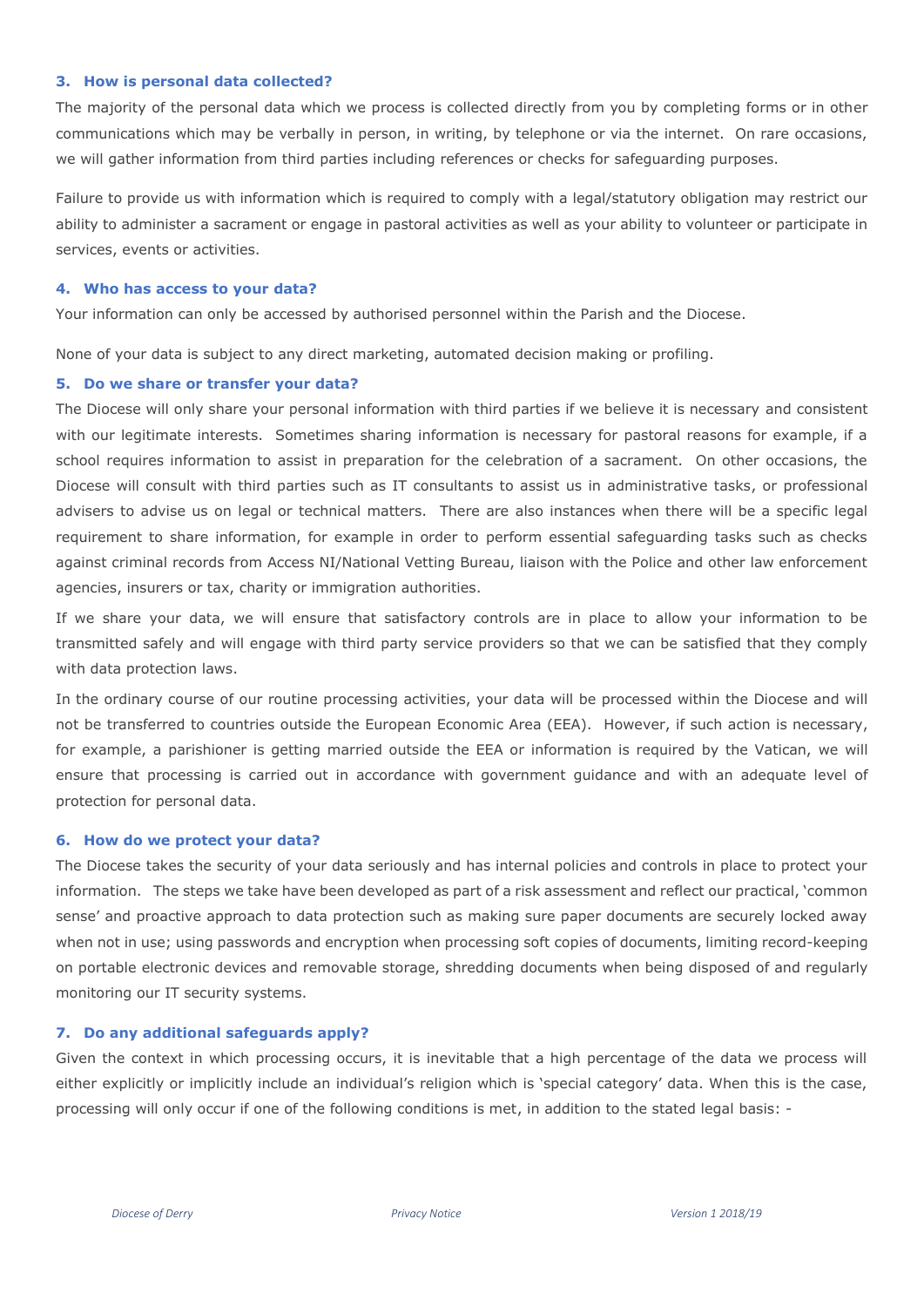- Processing is carried out in the course of our legitimate activities as a non-profit making organisation with a religious aim. Appropriate safeguards are in place and the processing relates solely to the members or to former members of the Parish and personal data is not disclosed externally without your consent;
- Data is manifestly made public by you as the data subject;
- It is necessary for handling legal claims;
- There is a substantial public interest for processing in accordance with the law;
- Archiving is in the public interest/necessary for research & statistics;
- Your explicit consent.

## **8. How long do we keep your data?**

One of the fundamental principles of lawful data processing is that any data held is accurate and, where necessary, kept up to date and erased without delay. Personal data may be stored for longer periods if the data is processed solely for archiving purposes in the public interest for historical research purposes or statistical purposes.

The subject matter of the record will determine how long the information is retained within the Diocese. We consider some of the personal data we hold to be of wider historical or genealogical significance, which justifies retaining it for longer periods than would typically be associated with business transactions. There may also be instances where the sensitive or legal nature of the record itself requires us to store the information for an extended period. For example, all records pertaining to safeguarding are maintained for 100 years. The table below provides a quick reference for each subject matter, but if you require specific information on a retention period please contact the Executive Director.

| <b>Subject Matter</b>                                                                                      | <b>Retention Period</b>                                                                                                                                                                                                                                                                                   |
|------------------------------------------------------------------------------------------------------------|-----------------------------------------------------------------------------------------------------------------------------------------------------------------------------------------------------------------------------------------------------------------------------------------------------------|
| Sacramental Records                                                                                        | Permanently                                                                                                                                                                                                                                                                                               |
| Records pertaining to the<br>celebration and participation in<br>Mass, events, pilgrimages and<br>services | Routine information such as rotas and contact details will be checked intermittently<br>and by the Parish Office on an informal basis and formally reviewed every 5 years to<br>ensure that the data remains relevant/accurate and that processing is still necessary.                                    |
| Safeguarding                                                                                               | This information is sensitive and is held for 100 years.                                                                                                                                                                                                                                                  |
| Finance & Governance including<br>Fundraising & Donations                                                  | Determined by Company, Charity & Tax Law<br>Specifically, we retain Gift Aid declarations and associated paperwork for up to seven<br>years after the year to which they relate.                                                                                                                          |
| General church administration<br>including information on our<br>employees                                 | Determined by Employment Law otherwise routine information such as diaries and<br>timesheets will be checked intermittently by the Parish Office on an informal basis<br>and formally reviewed every 5 years to ensure that the data remains<br>relevant/accurate and that processing is still necessary. |
| Statistical and historical<br>information                                                                  | Permanently                                                                                                                                                                                                                                                                                               |